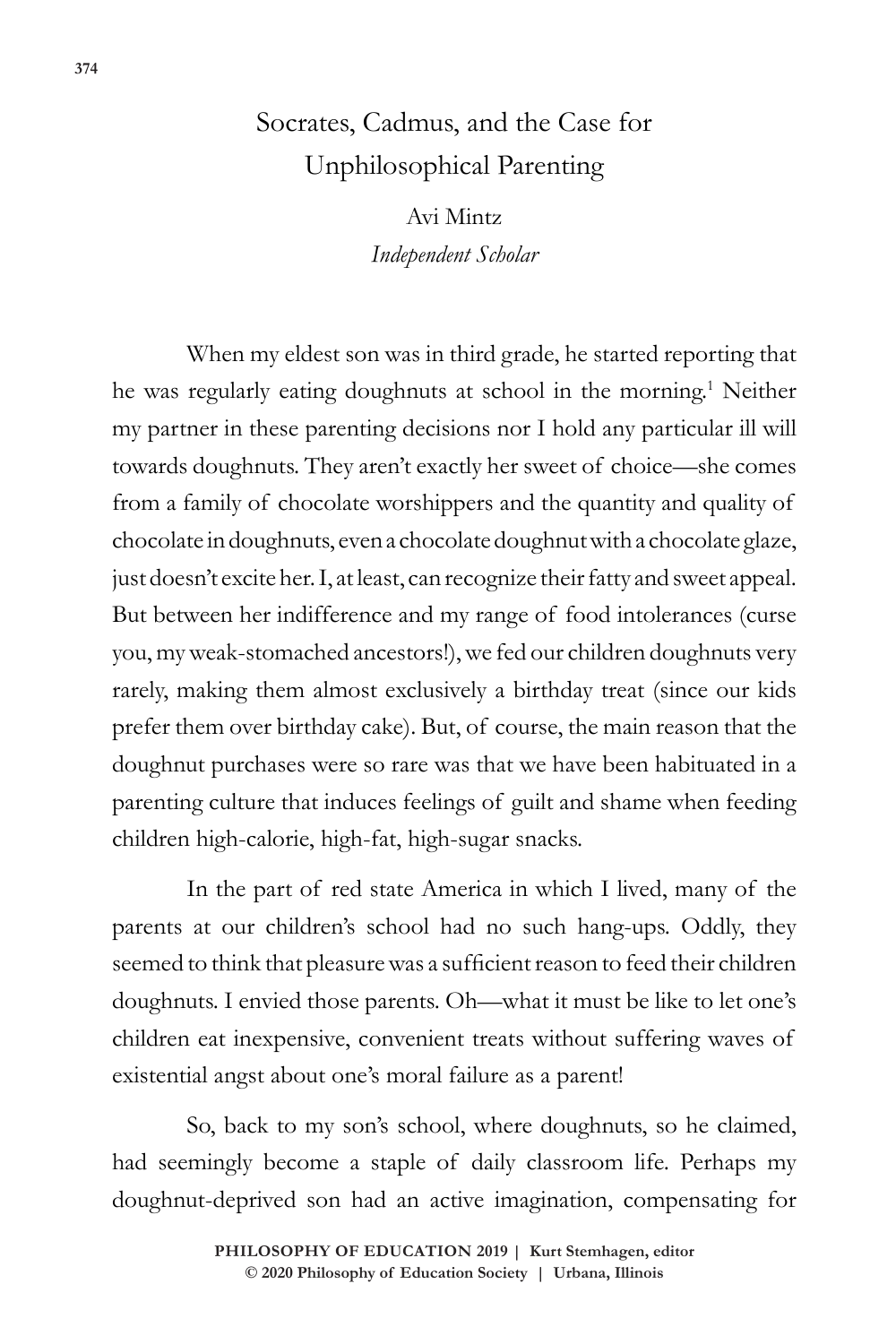the scarcity of doughnuts in his home. Putting to use the detective skills I had cultivated from watching *Law and Order*, I made some subtle yet tactical inquiries. I learned that one generous parent was in the habit of dropping off doughnuts occasionally—though not each morning—for the teachers and my son's class.

At least two options presented themselves to my delighted son's parents. We could either do something—protest or resist—or do nothing and opt to let our son eat according to the parenting standards apparently prevalent at his school. Indeed, most tricky parenting dilemmas can be reduced to this simple choice of whether to agitate, going against the grain, or to embrace, or at least tolerate, the practices of one's parenting culture.

For many parents who view doughnuts as a special treat rather than a daily dietary staple, the choice might be clear: firmly state to the teacher or an administrator that we don't want our child eating a doughnut instead of the lunch we laboriously prepared (ensuring that all the food groups were duly represented, in precise proportions to whatever food pyramid or other nutritional advice was then in vogue). Just as I envy the parents who serve their children doughnuts without much thought, I envy those uninhibited parents who don't hesitate to ruffle feathers and follow their principles of parenting wherever they might lead, whomever they might inconvenience, and regardless of the delectable treat they might snatch out of the mouth of every eight-year-old in their child's class.

I was deeply ambivalent about the doughnut dilemma. I very much preferred that my son would not eat doughnuts regularly. And, yet, I wondered if a doughnut was really so bad. After all, the teachers and the school's administration did not have concerns about these treats. My son—and presumably each of his classmates as well—had no problem at all with the situation. Was it better to go to the teacher and principal and try to convince them that there was something wrong with the situation,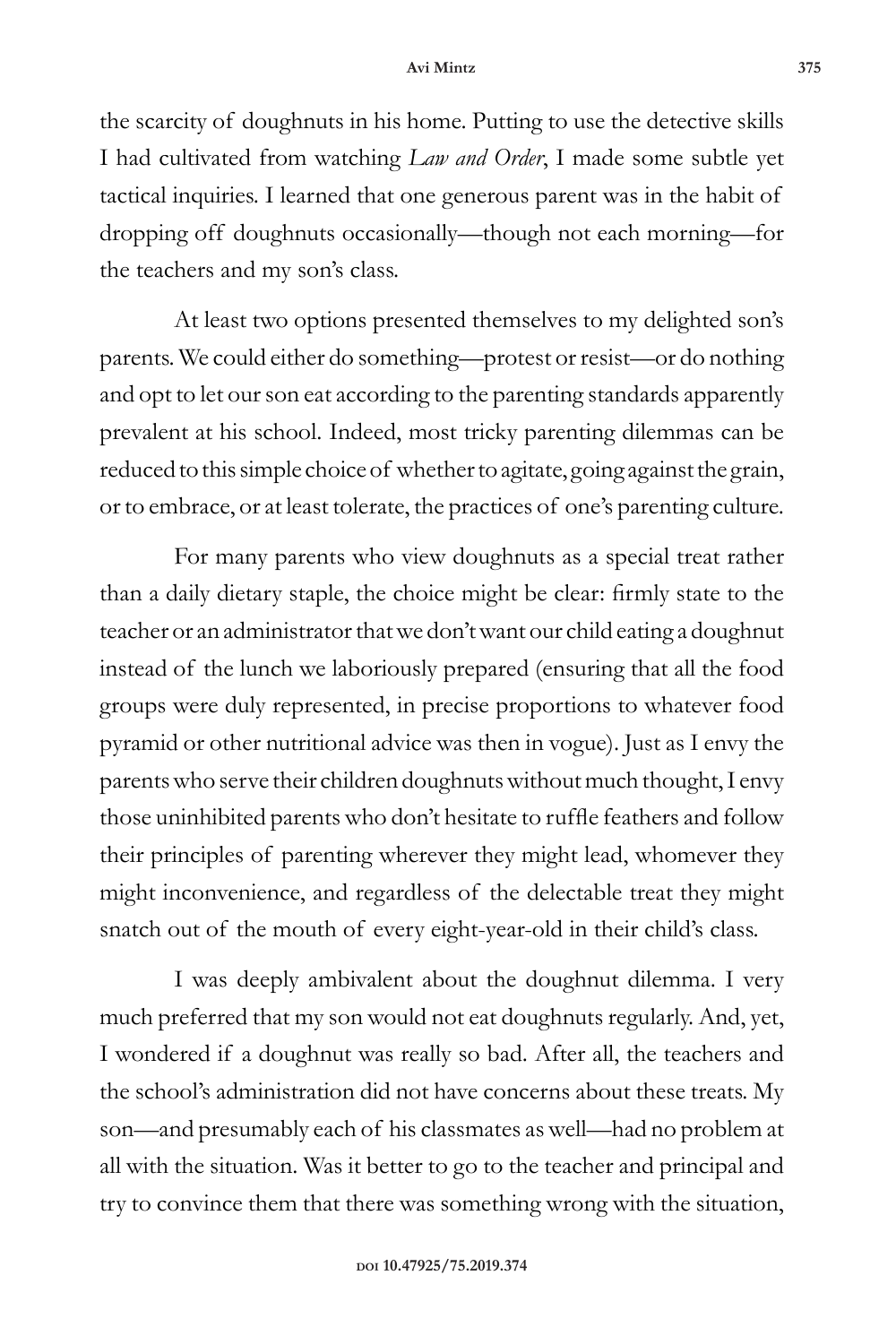and that they should change their school policies about these sorts of things as a result?

The field of philosophy of education has recently become quite interested in philosophical questions about parenting. The PES conference has featured general sessions on parenting each of the past two years, a book panel on *Philosophical Presentations of Raising Children* last year, and the field has produced a range of publications on the topic over the past 15 years.2 I think that this work is of great value—it both illuminates the nature of parenting today by exploring and challenging tacit assumptions of the contemporary parenting ethos, and it offers frameworks for philosophically-inclined parents to make better parenting choices. In this paper, I hope to contribute to this area of work by broadly distinguishing two paradigms for parents' decision-making—one that is broadly philosophical and another which is less so. I then, counter to my personal disposition towards parenting and my professional training, defend the legitimacy of parenting unphilosophically.

## SOCRATES AND CADMUS: TO FIGHT THE CURRENT OR RIDE THE TIDE?

As someone who has spent a career in the field of educational philosophy, part of me was and is inclined to agitate, to question, to make sure that a given school policy at my children's school is reasonable. After all, at the heart of philosophy is a contrariness, a challenge to the predominant cultural assumptions and practices; a concern for what we *ought* to do rather than an endorsement for what is currently being done. I call this philosophical paradigm for making parenting decisions "Socratic" because Socrates was the ultimate contrarian, an agitator so annoying that even his most admiring follower called him a "gadfly."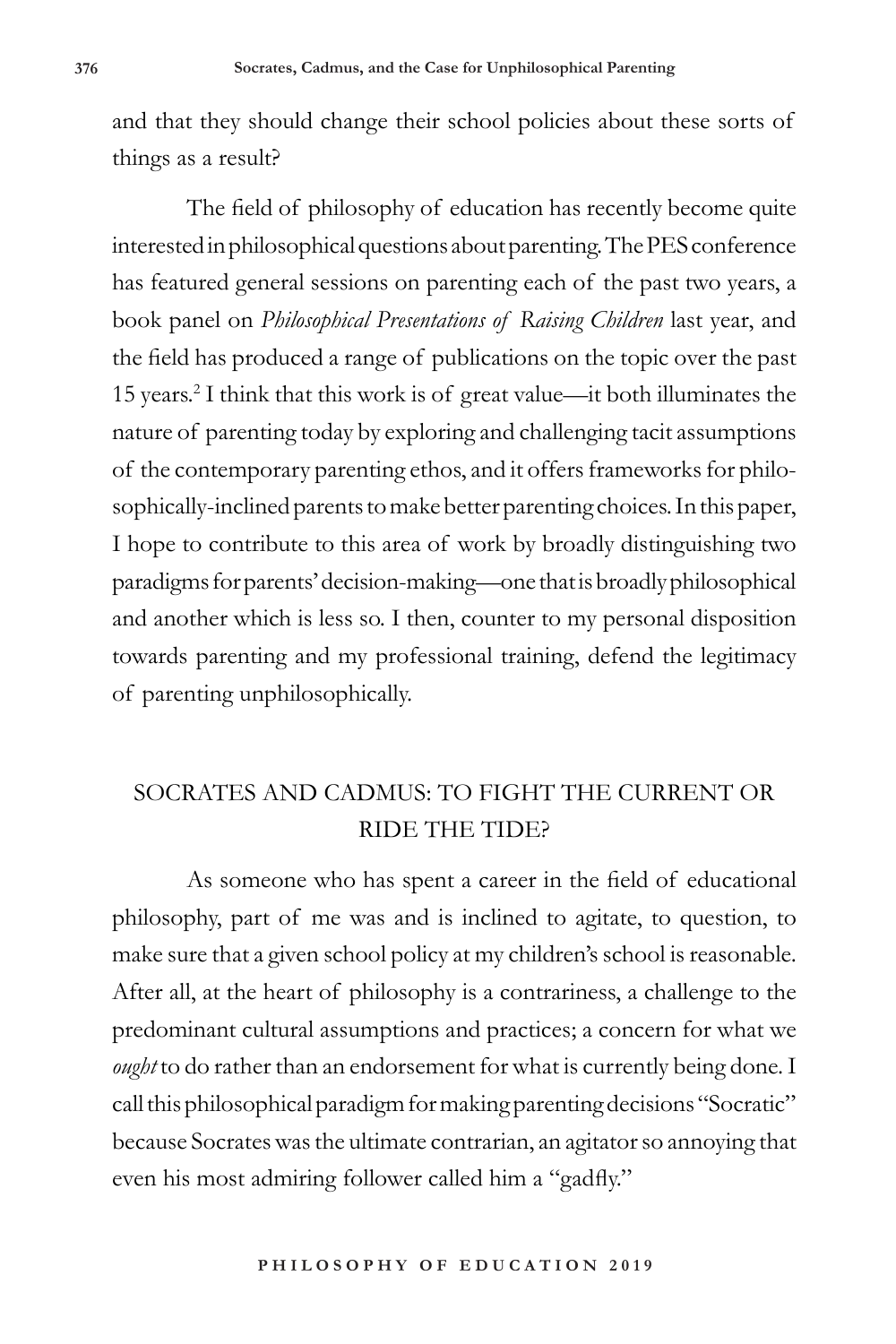#### **Avi Mintz 377**

Socrates wasn't subtle about showing people the errors of their ways and their thinking. He was inclined to confront people publicly, "those who think they are wise, but are not," and he seems to have taken some pleasure from making people appear foolish. His students did too, he admits, because seeing such men exposed is "not unpleasant."3

With Socrates as the model philosopher, is it any wonder that I was reluctant to march into school and demand changes to their snack policy? After all, the Athenians had their revenge for Socrates' agitation, putting him on trial and condemning him to death. Even though capital punishment was an option where I lived, no one would have condemned me to death over doughnuts (at least not for getting doughnuts banned at school; my state's love affair with doughnuts may have led to state action if I applied my anti-doughnut crusade more broadly). But to advocate for a new policy, to try to create change, would have been a Socratic thing to do.

Socratic parents think that it's all too easy to be lulled into cultural assumptions about what we ought to teach our children to value, or how we ought to interact with our children. It is the Socratic parent's job to question society's priorities—the Socratic parent might very well consider doing so to be the most important aspect of parenting. Socratic parents take responsibility for their children's moral formation rather than letting other parents, teachers, or mass media have an outsized influence. The Socratic parent would say to me, "you've made a decision about whether your child should arbitrarily eat doughnuts in the morning. You decided that it ruins your kid's appetite and contains a lot of delicious but unnecessary calories. Grow a backbone! Tell the teachers that you don't want your kid eating those doughnuts. It matters not a whit if every child, every parent, and every teacher in that school hates you for calling for a ban of treats at school. It matters not if, instead of adopting a new policy for all children, the administration decides that everyone else can still eat doughnuts, but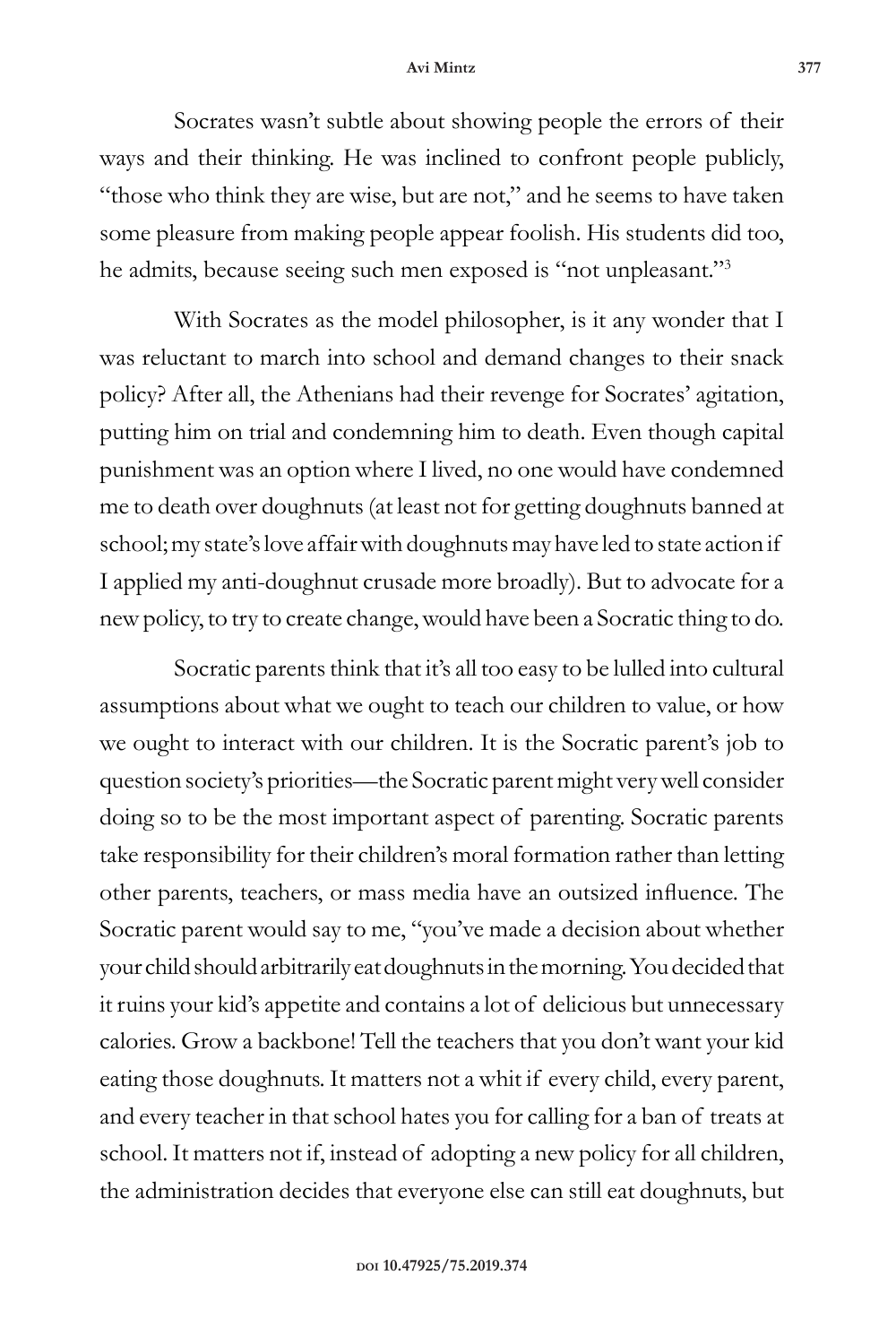that your son will opt out, and must then watch his friends eat while he sits in class and curses you. The Socratic parent does not fear the child's, his friends', other parents', or teachers' disapproval or wrath. Parenting isn't about ensuring that you fit in with the other parents or that your kids think you're hip, it's not a popularity contest. It's about making good choices for the benefit of your child and your family."

Essentially, Socratic parents take on an endless battle against their society, other parents, and sometimes against their own children. But that is the cost of being the kind of parent who examines cultural assumptions and strives to make autonomous decisions. The value of parenting in the Socratic paradigm probably needs no further justification for readers of this paper. The value of autonomous reasoning and contrariness is central to acting philosophically, and I expect most attendees at this conference would endorse it. But what of the unphilosophical alternative? Could one justifiably accept one's cultural ethos and make parenting decisions that adhere to a community's desires and expectations?

I will name this unphilosophical alternative Cadmatic, after the mythical founder of Thebes. To be fair to Cadmus, he wasn't merely a "roll with the punches" kind of Greek hero. He accomplished quite a lot. After a fruitless search for his sister, Europa, who had been abducted by Zeus, Cadmus could not return to his childhood kingdom. He set out to find a place to live. At last, with the help of a companionable realtor from Delphi, he found an ideal spot, with a lovely, flowing spring of fresh water nearby. Unfortunately, the realtor had failed to mention that that the spring was guarded by a dragon. To make matters worse, that dragon was favored by the cantankerous god of war, Ares. Yet the contract for the property had been signed and the funds had already been wired, so Cadmus headed over to the spring with the possibility of a particularly gruesome death looming. Cadmus, however, battled and eventually slayed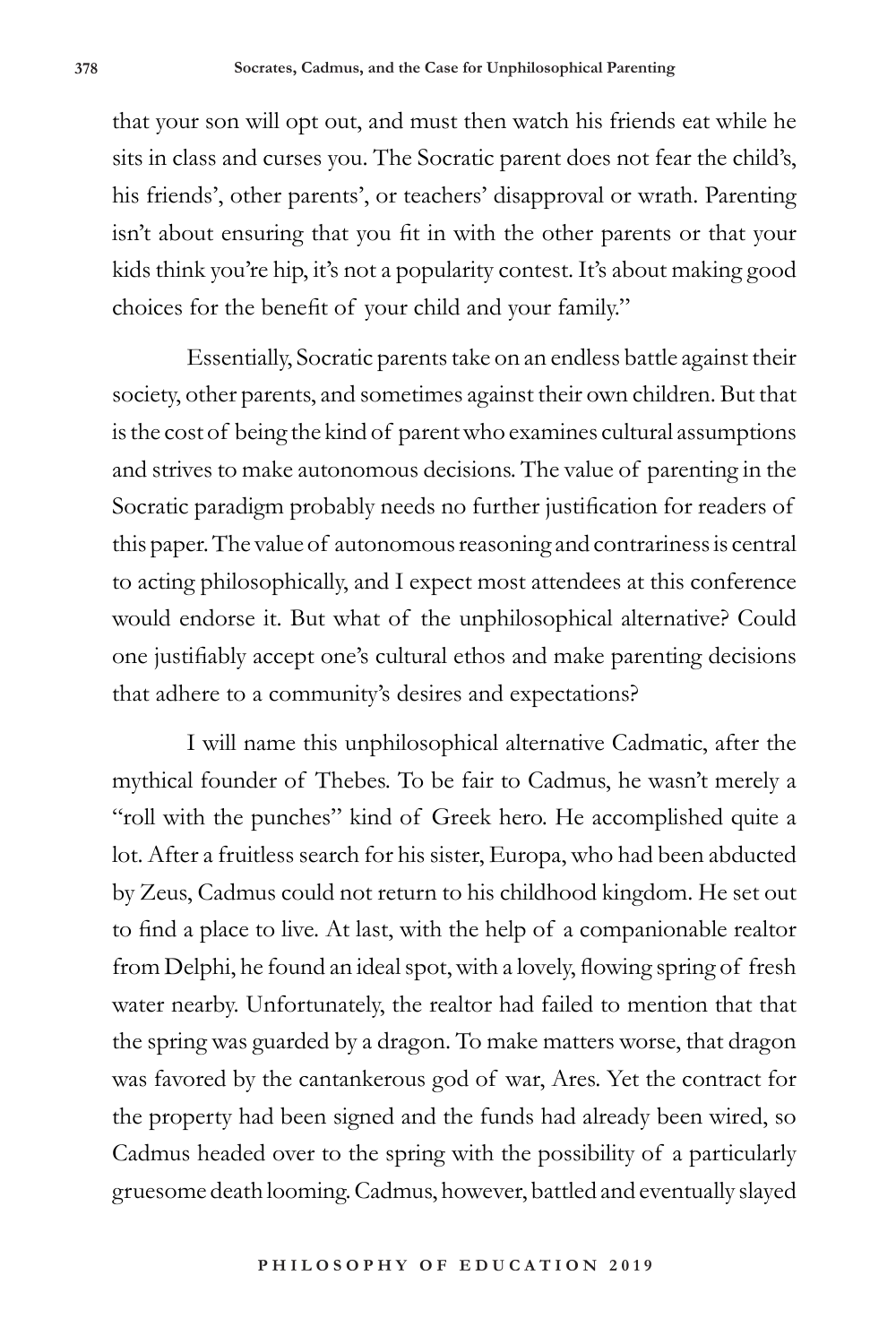the dragon.

The goddess Athena popped by to congratulate him, and told him to plant the dragon's teeth in the ground. Those teeth quickly grew into human warriors, some of whom killed one another, but the five survivors became Cadmus' guard and Thebes went on to flourish. Cadmus married Harmonia, a daughter of Ares and Aphrodite, and he married his own daughter, Agavê, to one of the five "earth-born." (Ares, feeling generous, forgave Cadmus for killing the dragon after only a brief, eightyear sentence of servitude.)

It's the advice that Cadmus gives to Agavê's son, his grandson Pentheus, that makes him an exemplar of the "ride the tide" framework of parenting. In Euripides' play, *Bacchae,* we find Cadmus enjoying his retirement.<sup>4</sup> Pentheus has ascended to the kingship. Pentheus is a lawand-order, no nonsense kind of king and everything seems to be going well in Thebes. His subjects respect authority, there is food aplenty, fresh water (since Cadmus had cleared up that nasty little dragon problem), and everyone dutifully worships the Olympian gods. Since everything is going swimmingly, Pentheus feels great about the job he's doing.

But one day a foreigner arrives in town. This foreigner has long blond locks, and he smells terrific. All the women swoon over him and, Pentheus hears, the foreigner tells the women that he'll initiate them into secret rituals. The women—even his own mother and aunt—follow the foreigner out to the forests to worship a new, foreign god, Dionysus. Pentheus cannot bear the thought of the women engaging in these Bacchic rites, which involve ecstatic, drunken dancing and, he assumes, sexual liberties (something that particularly angers and fascinates him).

The choice that Pentheus faces is this: he put much effort into preserving a stable, orderly society—where the traditional Greek gods are worshipped, and where women act modestly and stay at home. Now,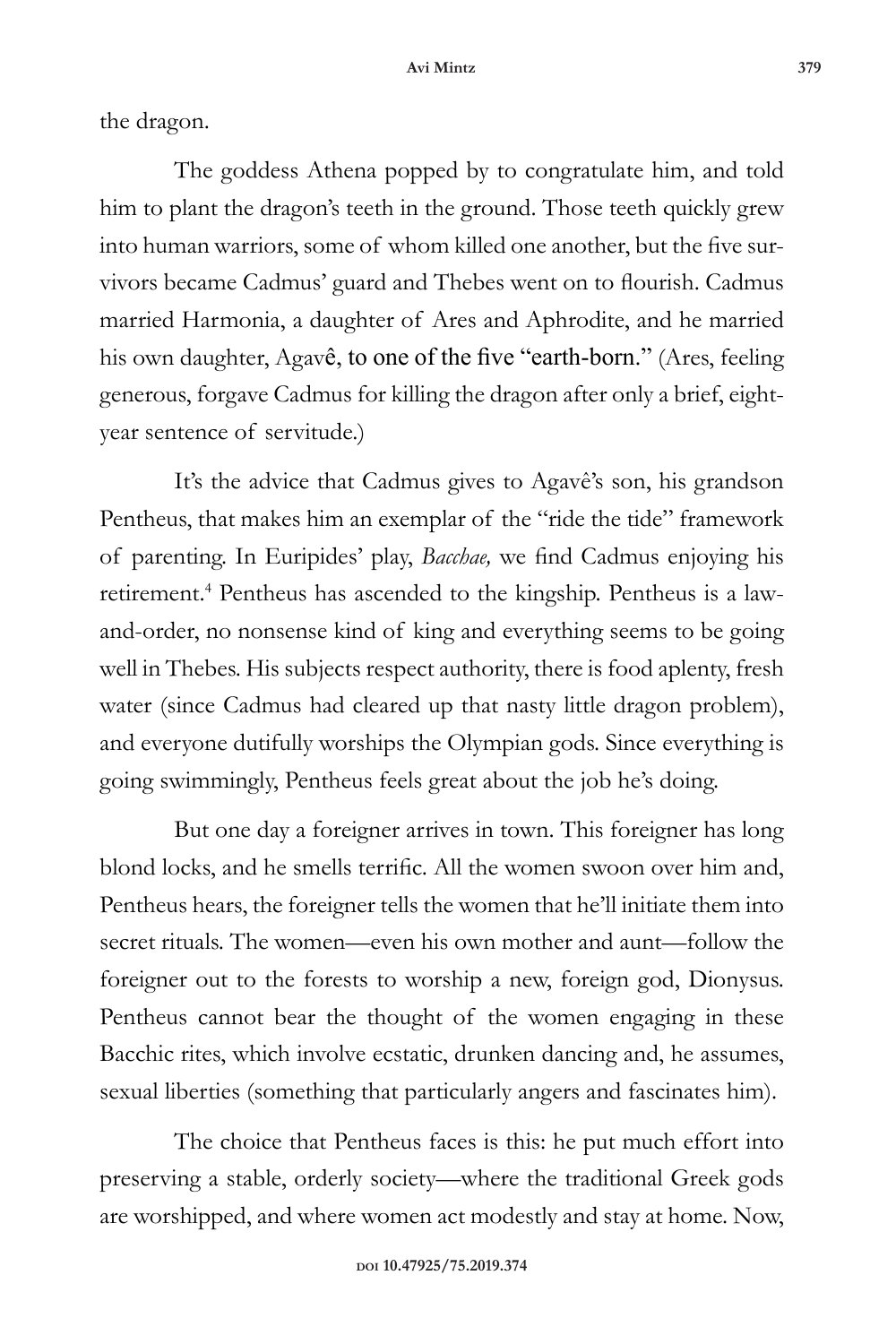some good-looking, sweet talking, exquisitely perfumed guy rolls into town, promoting a new god who wants everyone—particularly the women—to drink, dance, and let loose. Pentheus even doubts that Dionysus is a real god. Sure, he's heard of him, and sure, people in far off lands worship him, but no right-minded Greek has ever done so. Why should Pentheus embrace Dionysus, especially when Dionysus's P.R. guy has already inspired the women to act in uncustomary and worrisome ways?

What does Cadmus have to do with all this? I'm glad you asked. Cadmus, and the Theban seer, Tiresias, enter the stage early in the play and advise Pentheus to worship Dionysus and let the women go off to participate in the mysteries. Indeed, Tiresias and Cadmus not only think that the new god should be tolerated, they don Bacchic dress themselves—wearing animal skins, an ivy wreath, and carrying a thyrsus, a special staff unique to Dionysus and his followers. Once attired, they head off to the mountains to dance.

As a seer, Tiresias knows that Dionysus is actually a god. Cadmus faces a tougher decision. Cadmus advises Pentheus not to breach custom.<sup>5</sup> This is an odd sort of thing to say. Why would it breach custom or law (the Greek word *nomos* can mean either) to worship a *new* deity? What Cadmus seems to be getting at is that Pentheus ought to recognize the limits of human knowledge. Pentheus puts much faith in reason, but with respect to the gods, he cannot hope to understand everything. Sometimes when your community embraces a new deity, and a new kind of religious practice, it's best to go right along with them. Even if Cadmus might look ridiculous as an elderly man in a costume of animal pelts and ivy, he'll be the first to lead others to the mountain to dance. Cadmus insists that stability comes not from adhering rigidly to principles, but by staying in tune with your culture's ethos.

Rather than question, agitate, and resist like Socrates, Cadmatic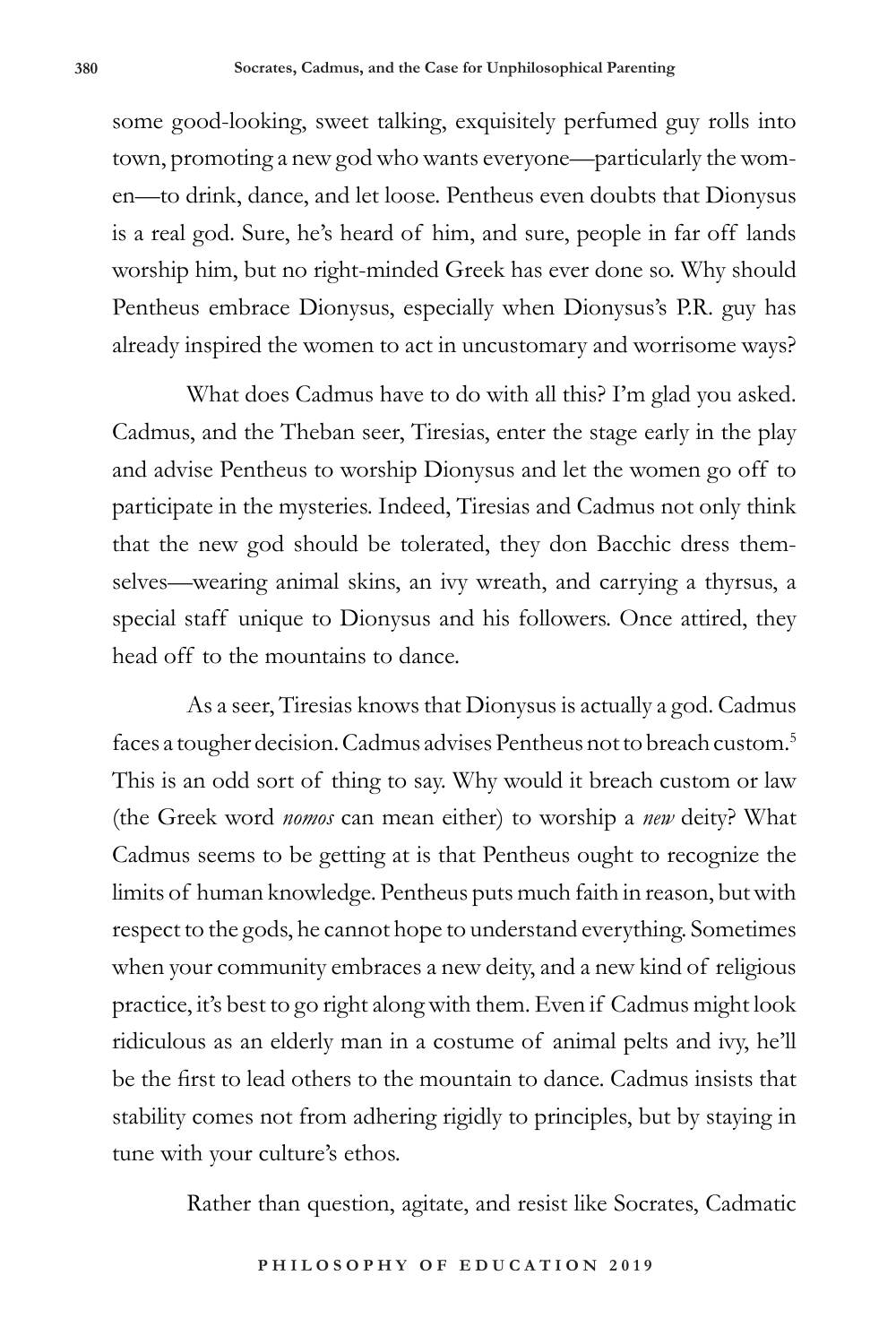parents make parenting decisions with reference to the time and place in which they live. The Cadmatic parent makes decisions in line with cultural assumptions of what good parenting entails. If most people in your kids' school are fine with regular doughnut treats, the Cadmatic parent says, that's fine for your kid too. The Cadmatic parent might even drop off some doughnuts for the classroom.

Let's set aside doughnuts and consider another example with somewhat higher stakes, one that I know concerns many of my friends, and large segments of the population, at least given the extensive media coverage of the following cases. Parents in Florida, Maryland, and South Carolina have faced criminal charges of child neglect for permitting their children (ages ranging from six to ten) to roam and play unaccompanied by adults.<sup>6</sup> Lenore Skenazy wrote an editorial about allowing her nine-yearold to ride the subway alone in New York and was promptly censured, labelled "World's Worst Mom."7 The parents in the Maryland case are particularly noteworthy. They ran afoul of authorities in December of 2014 for letting their ten and six-year-old children explore their neighborhood together, without supervision. And in April of 2015, the children were taken to Child Protective Services again for being unaccompanied. Now that's some Socratic parenting. Those parents made a decision (a) that independence was important for their children's development, and (b) that there was no reasonable threat to their children's safety in their neighborhood, so (c) there was no justifiable reason to keep them indoors when they could roam outside. Those parents recognized that other people in their community believed that children of ten and six always need to be supervised, but they persisted in following their principles. (Alas, after the second incident, they seemed to understand that the biggest threat to the children was Child Protective Services, which had frightened the children—and their parents—by keeping them isolated from each other, well into the night, and now feel that they couldn't put their children at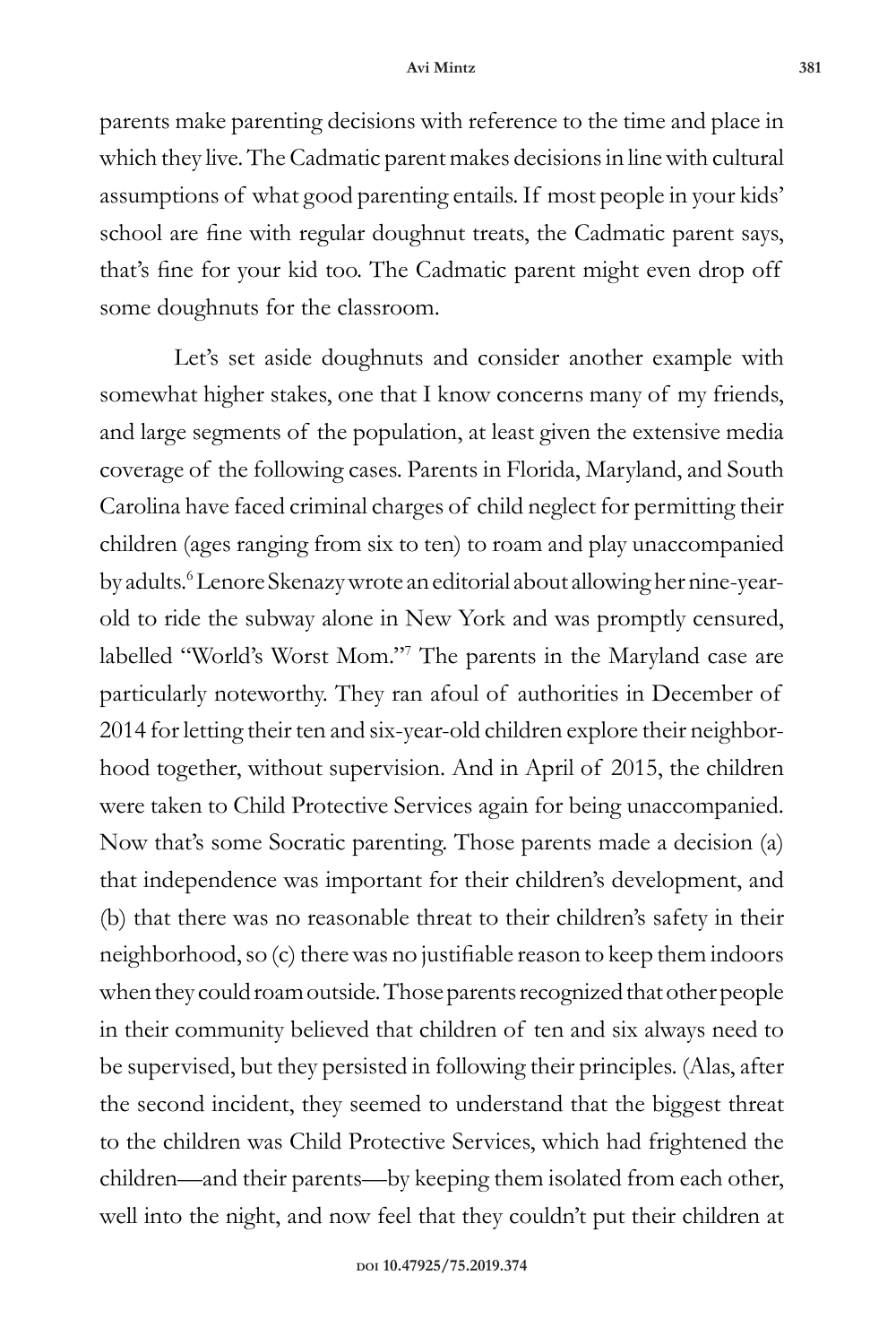risk of being taken by CPS again.<sup>8</sup>)

This is perhaps a quintessential example of Socratic parenting knowing that one's belief about children's independence is a cultural outlier but still parenting according to that belief. Cadmatic parents who want their children to cultivate independence, on the other hand, might opt for culturally uncontroversial activities like long periods of unsupervised play and exploring within the home, or in one's yard. Though unsupervised play at home might not seem to go very far towards cultivating independence, in an era in which children are shuttled from one organized activity to another, the Cadmatic parent may very well be making a reasonable decision within the current cultural ethos.

### THE BENEFITS OF CADMATIC PARENTING

With all due respect to Socratic parents, most of the decisions into which they invest their time, energy and sanity won't make any difference in what kind of human being their child becomes. Say a studious Socratic parent wants to do a little research to aid them in their mission to recognize tacit, detrimental cultural assumptions. Perhaps they would be interested in the cultural assumptions in other countries. There is a slew of books on cross-cultural parenting that will give you insights into better parenting from the French, the Danes, the Dutch, indigenous peoples, the Finns, the Poles, South Koreans, and others.<sup>9</sup> Reading about how French parents think about food, for example, might make us question why we seem to think it necessary to feed kids every few hours throughout the day (let alone the bonus third grade doughnuts).10 The fact that American children effectively snack all day and are thus never very hungry accounts, at least in part, for why American children are much more reluctant to try new foods, and much pickier eaters, compared to French children, so Socratic parents might learn from their reading.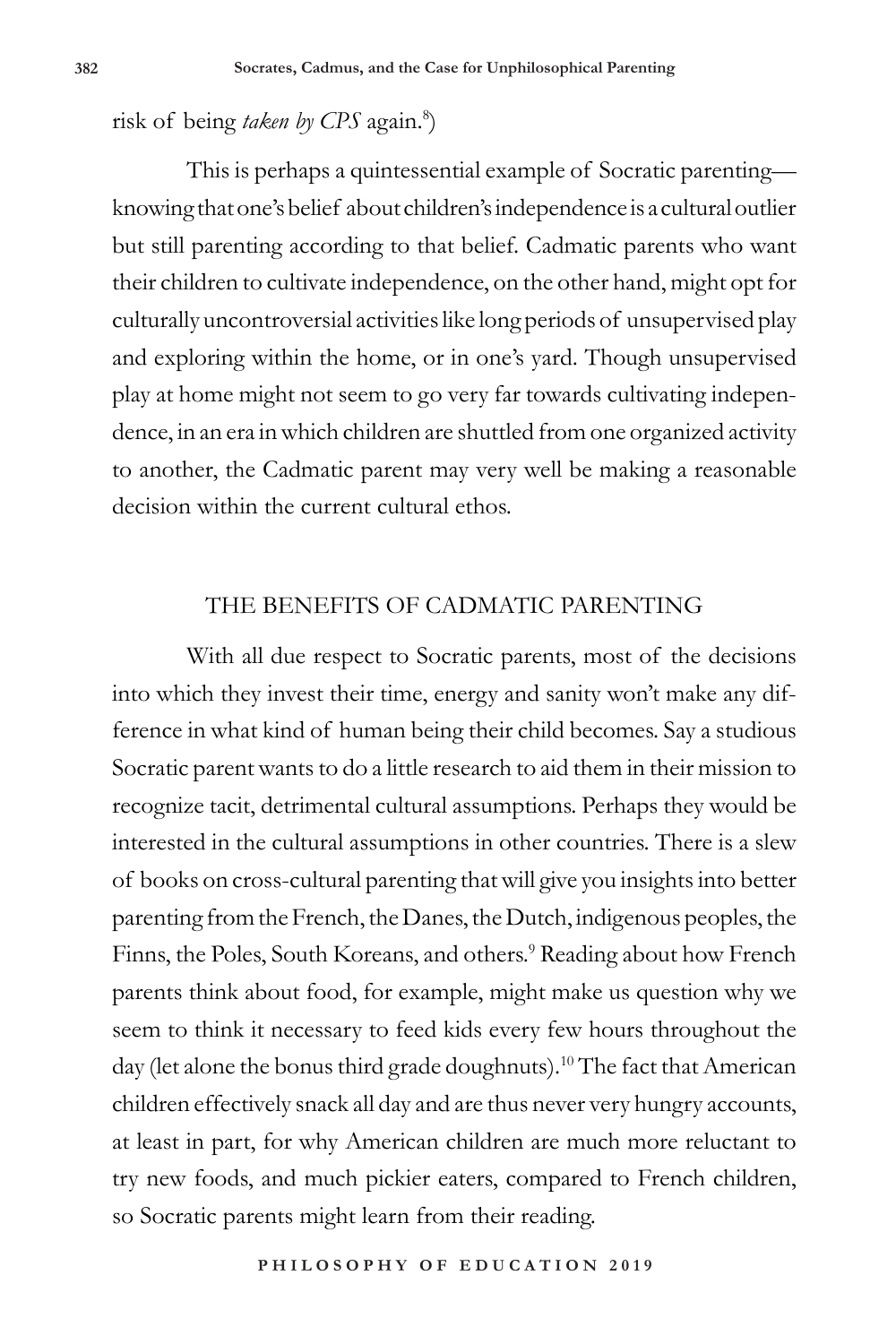But suppose then that a Socratic parent recognizes that American assumptions about the need to stuff one's children ceaselessly, as though we were fattening them up for the witch in the gingerbread house, are absurd. The Socratic parent might identify those beliefs about snack-nutrition as ill-founded, unjustified, and not at all rationally compelling. What would happen to that American Socratic parent who tried to adopt French eating practices in America?

First, eliminating snacks from the life of the child of Socratic parents would be a Herculean task, unless the child is home-schooled. At virtually every institution in which the child finds herself, she will be prodded to eat. (Who came up with the idea that five-year-olds needed snacks at the half-time of their soccer games?) Second, even if the Socratic parent managed to eliminate snacking from his child's daily routine, that change (even if accompanied by others) would have little effect on his child's eating habits. It would be a proverbial drop in the American bucket of eating practices.

James Stigler and James Hiebert observed how some teachers, inspired by teaching practices in other countries, tried to adopt new practices in their classrooms. These changes often failed to achieve their desired effect because they were diluted and sometimes transformed in the American classroom ecosystem. Stigler and Hiebert give this particularly apt analogy: Albert Shanker was touring a housing project that hosted Jews from African and Arabic countries. As part of the resettlement program, the families were taught American customs and traditions. Many of these people had eaten on the ground in their home countries, so they were given tables so that they could become accustomed to eating in the American style. Shanker walked into the dwelling of a family from Yemen. They had indeed been successfully convinced to eat from the table, but that table was upside down, legs in the air, while the family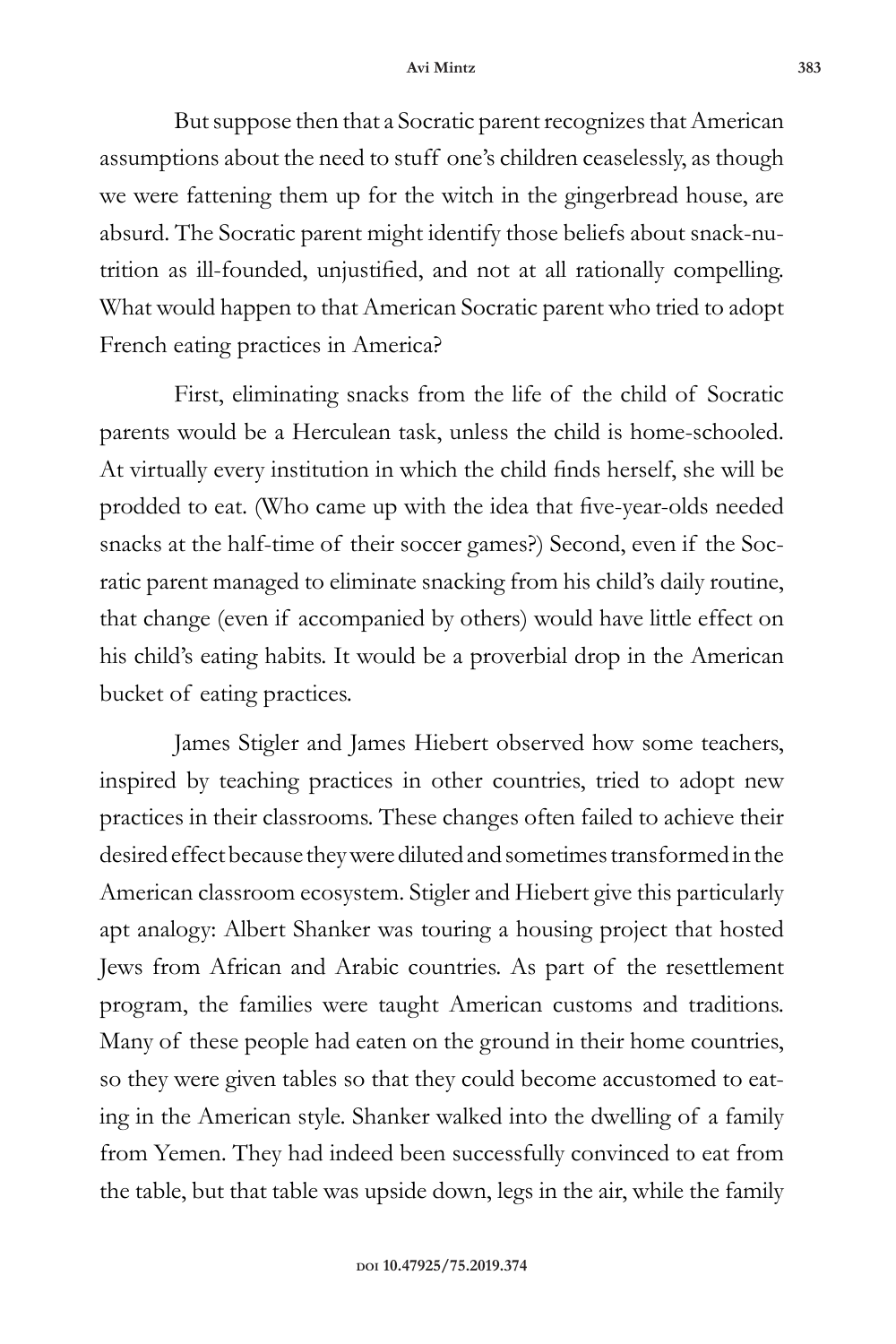surrounded it on the ground.<sup>11</sup> So many of the decisions that Socratic parents make—hoping to impact their children's beliefs, commitments, and practices—will be overwhelmed by the community in which they raise their children. The choice, to me, seems obvious: if you want your child to eat like the French, or to be happy like the Danes, you should probably move to France or Denmark and raise your children there.

This first argument in favor of Cadmatic parenting is therefore that, in most cases, parenting decisions matter very little. Despite the amount of time Socratic parents might invest in their counter-cultural attack on screen time, or on participation trophies, or on bottle-feeding, the effect on the child's future is negligible. I call the Cadmatic view unphilosophical because there is a philosophical tradition in which every instance of a child's life is filled with significance. From Plato worrying about the stories children are told, to Rousseau insisting that you can hand a child a toy the wrong way ("it is better to carry the child to the object than to bring the object to the child"), philosophers have argued that most events in a child's life are far more impactful than people recognize.12 To say that most decisions won't make much of a difference might strike one as an abhorrent, craven, cowardly submission to accepting the world as it is, rather than how it ought to be. And yet, in defense of the Cadmatic parent, even if we want to change the world, our parenting decisions probably have a negligible impact on either our child or the world.

The second argument in favor of Cadmatic parenting is that Socratic parenting can be exhausting. Some people seem to be rejuvenated when confronting others, when advocating, when agitating. But some Socratic parents, feeling-duty bound to be in a constant state of vigilance, are forever on guard for damaging ideas and influences from which they must protect their children. Such a posture can be bad for the child—leading to a kind of intense surveillance of child's life that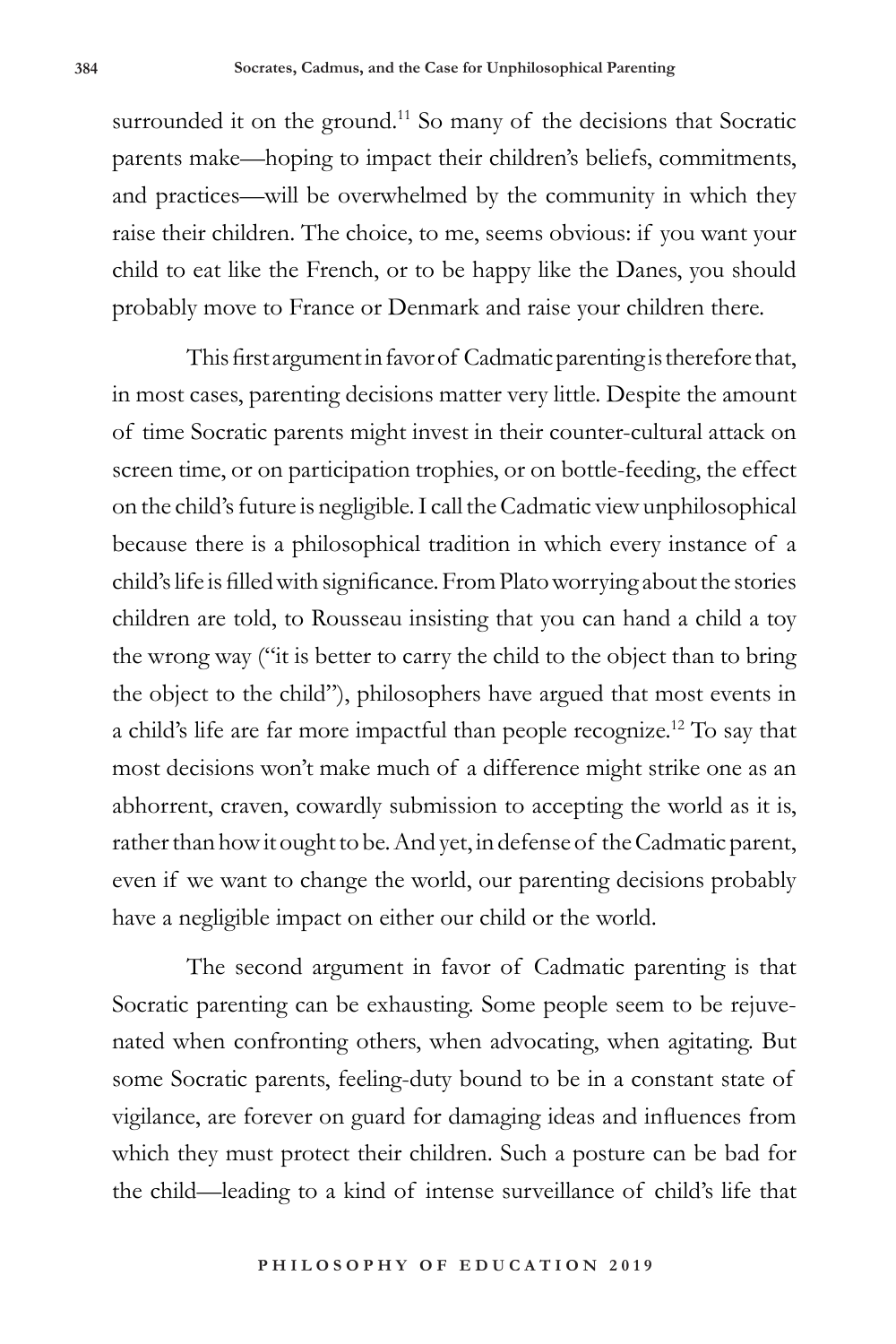might be the philosophical equivalent of helicopter parenting. Third, in addition to Socratic vigilance possibly being bad for the child, it might also be bad for the parents. Spending too much time anxious about one's parenting can be damaging to one's psychological equilibrium. One study found that, at least for a certain subset of new mothers, reading parenting advice actually made them experience depressive symptoms, stress, and lower self-efficacy.<sup>13</sup>

But the Socratic parent might not be in a constant state of vigilance. Done well, Socratic parents might pick their battles, identifying only the most impactful for their children's character and well-being. The Socratic parent might recognize that most parenting decisions matter very little, but some matter very much. A parent who is never willing to articulate and defend important parenting decisions could very well be accused of shirking parental responsibility.

As I said at the outset of this paper, I am professionally and personally disposed to see Socratic parenting as the noble alternative. But I think that there's a case to be made for Cadmatic parenting. The parent who makes Cadmatic choices demonstrates humility. Cadmatic parents question their worthiness to be the arbiter of cultural assumptions about the good of children. Cadmatic parents have the humility to recognize that, while their decisions might have some effect, so much of the development of the child's character is not in their hands, and is instead in the hands of a society that might not be entirely irredeemable.

I have attempted only to argue that there might be something to be said in defense of Cadmatic parenting. Because most of the philosophy of education literature is aimed at making parents approach their parenting decisions philosophically, I thought that a defence of unphilosophical parenting is warranted. As for me, I hope that I have the courage to parent Socratically when the situation calls for it. But, for the record,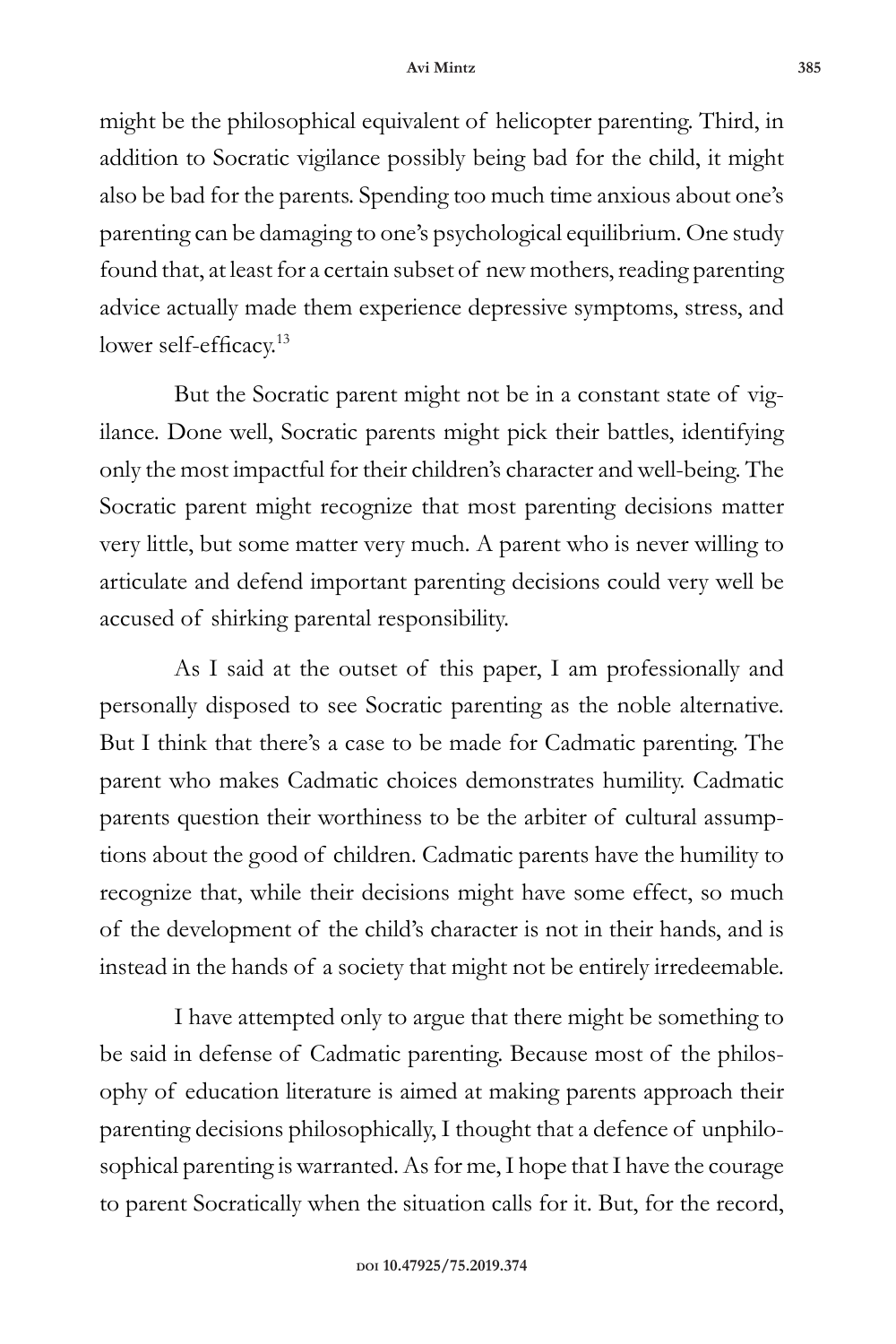we never did end up advocating for a new snack policy. My son joyfully continued to eat doughnuts, alongside his friends.

1 I have made some changes to this story to protect the privacy of the well-meaning, dessert-loving, doughnut-supplying individuals in my child's life. 2 Stephanie Mackler, "Raising a Human: An Arendtian Inquiry into Child-rearing in a Technological Era," *Philosophy of Education Society 2017*, ed. Ann Chinnery; Amy Shuffleton, "The Monstrosity of Parental Involvement: Formation through Reading in Shelley and Rousseau," *Philosophy of Education Society 2018*, ed. Megan Laverty; Naomi Hodgson and Stefan Ramaekers, *Philosophical Presentations of Raising Children: The Grammar of Upbringing* (Cham, Switzerland: Palgrave, 2019). Judith Suissa has done more work in the area than anyone else. See, e.g. Judith Suissa, "Tough Love and Character Education. Reflections on Some Contemporary Notions of Good Parenting," *Pedagogical Culture* 1, no. 1 (2017): 115-131; Stefan Ramaekers and Judith Suissa, *The Claims of Parenting: Reasons, Responsibility, and Society* (Dordrecht, Heidelberg, London, New York: Springer Science & Business Media, 2011); Judith Suissa, "Constructions of Parents and Languages of Parenting," *Philosophy of Education Archive* (2010): 117-125; Judith Suissa, "Untangling the Mother Knot: Some Thoughts on Parents, Children and Philosophers of Education," *Ethics and Education* 1, no. 1 (2006): 65-77. See also, e.g., Lynne S. Wolbert, Doret J. de Ruyter, and Anders Schinkel, "What Attitude Should Parents have Towards Their Children's Future Flourishing?," *Theory and Research in Education* 16, no. 1 (2018): 82-97. 3 Plato, "Apology," trans. G.M.A. Grube, in *Plato: Complete Works*, eds. John M. Cooper and D. S. Hutchinson (Indianapolis, Hackett: 1997), 33c. 4 Euripides, *Bacchae*, trans. Paul Woodruff (Indianapolis, Hackett: 1998). 5 Ibid., lines 330-331.

6 Caitlin Schmidt, "Florida Mom Arrested After Letting 7-Year-Old Walk to the Park Alone," *CNN.com*, August 1, 2014, https://www.cnn.com/2014/07/31/ living/florida-mom-arrested-son-park/index.html; Kelly Wallace, "Mom Arrested for Leaving 9-Year-Old Alone at Park," *CNN.com*, July 21, 2014, https://www.cnn. com/2014/07/21/living/mom-arrested-left-girl-park-parents/index.html; Andrea McCarren, "Parents in Trouble Again for Letting Kids Walk Alone," *USA Today*, April 13, 2015, https://www.usatoday.com/story/news/nation/2015/04/13/parents-investigated-letting-children-walk-alone/25700823/.

7 But, kudos to her, she turned the ordeal into a book deal. Lenore Skenazy, *Free-Range Kids: How to Raise Safe, Self-Reliant Children (Without Going Nuts with Worry)* (San Francisco, CA: John Wiley & Sons, 2009).

8 Andrea McCarren, "Parents in Trouble Again for Letting Kids Walk Alone," *USA Today*, April 13, 2015.

9 Pamela Druckerman, *Bringing Up Bébé: One American Mother Discovers the Wisdom of French Parenting* (Penguin, 2014); J.J.; Alexander and I. Sandahl, *The Danish Way of*